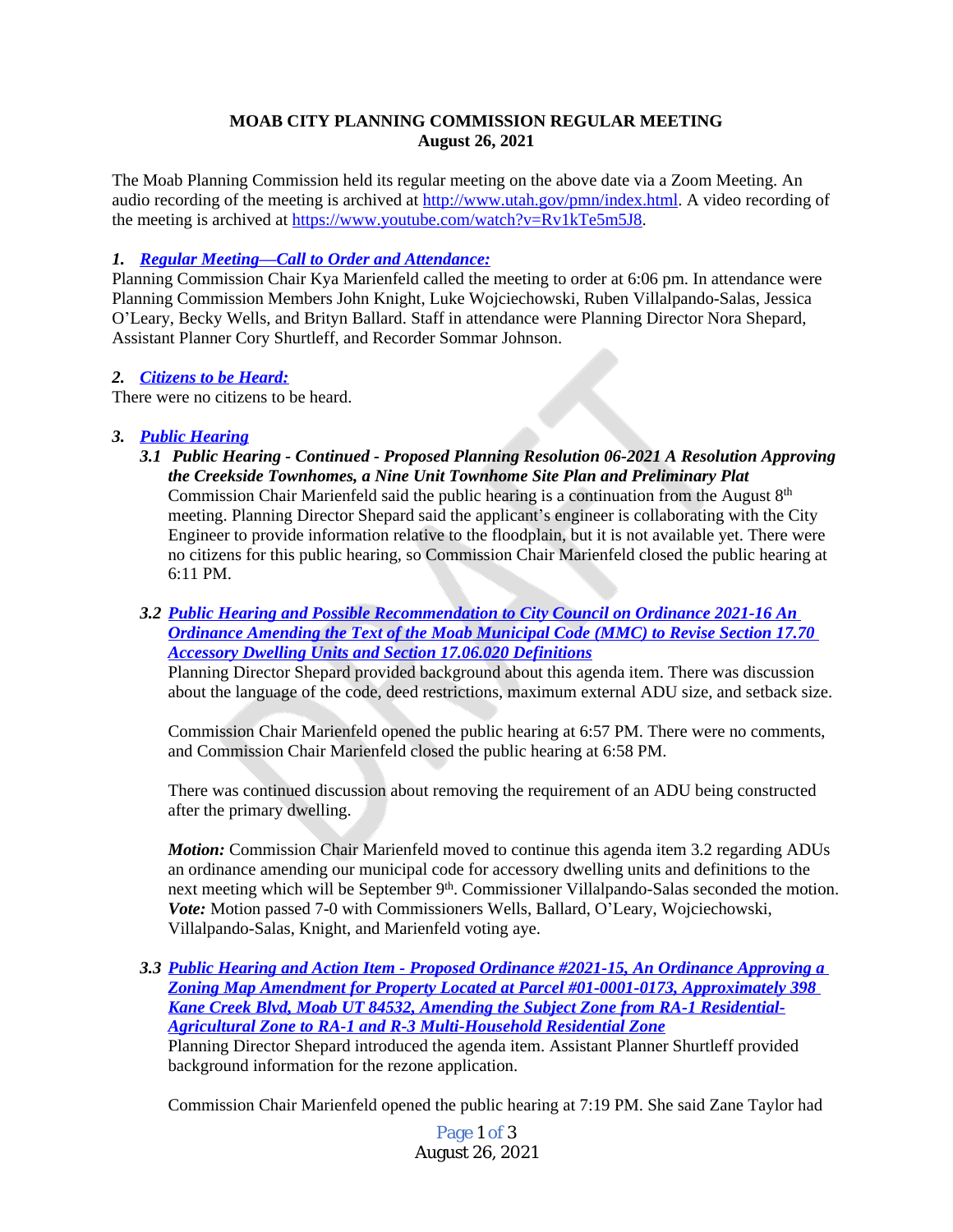submitted a comment via email with several concerns. Planning Director Shepard added that input was received last week from Molly Taylor about concerns regarding the rezone.

#### Commission Chair Marienfeld closed the public hearing at 7:20 PM.

*Discussion:* Commissioner Wojciechowski expressed concern about potential townhomes in the R-3 portion of the rezone. Commissioner O'Leary inquired about the differences between the previous rezone application and the current one. Planning Director Shepard said the two RA-1 acre parcels provide a transition buffer for the R-3 zone. Commissioner Wells recused herself from the discussion. Applicant Jake Satterfield said the new rezone proposal includes two oneacre lots as a buffer for the R-3 zone. He said there will be pathway connectivity for bike and foot traffic along the east border of the property to connect to the pedestrian bridge and 200 South. He said the plan is to restrict one-third of the units as primary residence units. He said any further modifications will be addressed through the staff processes. Assistant Planner Shurtleff shared the most recent proposal from the applicant, which does not have the road connect to the cul-de-sac in the northwest corner.

Commissioner Wojciechowski expressed concern about the number of units that would be available for purchase by second homeowners instead of local residents. There was a discussion about the lack of an open space requirement for the R-3 Zone. There was a discussion about doing a PUD versus a rezone. Commissioner Knight said this is a great opportunity to utilize the property to the highest and best use.

*Motion:* Commission Chair Marienfeld moved to forward a positive recommendation to the City Council on Ordinance 2021-15 an ordinance approving the zoning map amendment for the property located at parcel 01-0001-0173, approximately 398 Kane Creek Blvd, amending the parcel zone from RA-1 Residential-Agricultural Zone to RA-1 and R-3 Multi-Household Residential Zone. Commissioner Villalpando-Salas seconded the motion.

*Discussion:* Commissioner O'Leary agreed that the density and supply needs increased within the city, but she has some reservations. She said the current zoning was not done in error, and she would prefer to see more of a buffer on the back two sides of the property.

*Vote:* Motion passed 4-2 with Commissioners Villalpando-Salas, Knight, Ballard, and Marienfeld voting aye. Commissioners Wojciechowski and O'Leary voted no, and Commissioner Wells was recused from the vote.

#### *4. [Action Item](https://youtu.be/Rv1kTe5m5J8?t=6428)*

### *4.1 Action Item - Consideration and Possible Approval of Planning Resolution #07-2021, A Planning Resolution Approving an Amendment to the Approved Site Plan for the Moab Regional Hospital Located At 450 Williams Way, Moab UT 84532*

*Discussion:* Assistant Planner Shurtleff shared a presentation about the project. Jen Sadoff, CEO of the Moab Regional Hospital, provided background on the project. Paul Garland clarified that he is the landscape architect for the project. Commissioner Wojciechowski recused himself from this agenda item.

*Motion:* Commissioner O'Leary moved that the Planning Commission conditionally approve Planning Resolution 07-2021, a planning resolution approving an amendment to the approved site plan for the Moab Regional Hospital located at 450 Williams Way, Moab, Utah 84532, subject to the following condition, and that condition is that all engineering comments shall be addressed to the satisfaction of the City Engineer prior to building permit application approval, including: the legal description must be corrected: "Southwest corner of Section 1, Township 26 South, Range 21 East.." the corner should be corrected to Northwest to match the drawing, and please make sure to call out APWA standards and add the details on the plan set. Commissioner Villalpando-Salas seconded the motion.

*Vote:* Motion passed 6-0 with Commissioners O'Leary, Villalpando-Salas, Marienfeld, Ballard,

Page 2 of 3 August 26, 2021